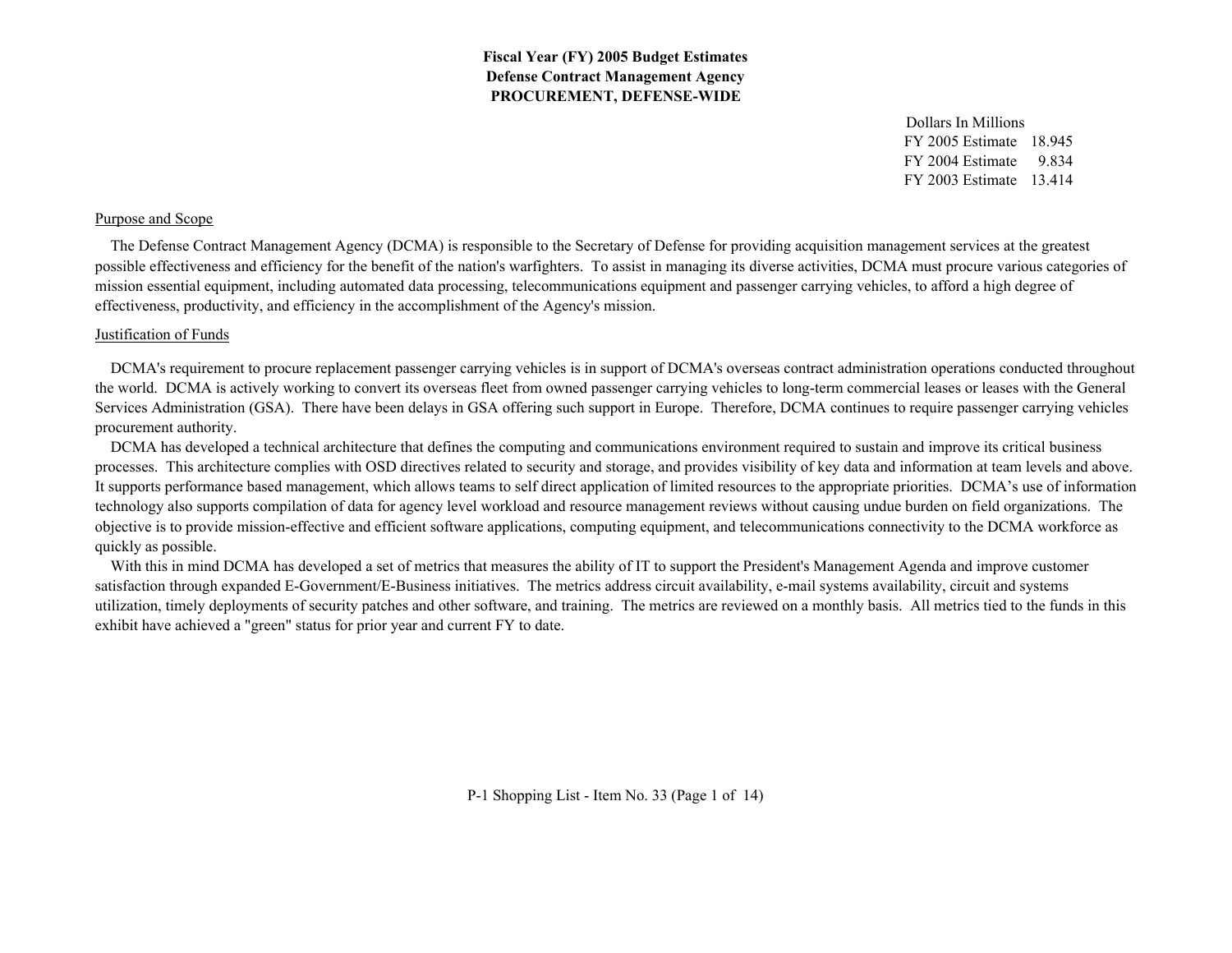#### Justification of Funds Continued

 Due to requirements for firewall security and Public Key Infrastructure (PKI) enablement, DCMA maintains directory service software tools to manage its heterogeneous operating system environment and security software interfaces. Directory services software is vital to DCMA's ability to manage authorized user access controls in conjunction with firewalls, PKI and intrusion detection systems.

 Per DoD Financial Management Regulation Volume 2A Chapter 1, DCMA realigned mid-tier/Web Application Platforms, Web Servers, VTC and Ethernet switches from PDW to O&M because their unit cost is less than \$250,000.

 DCMA's storage and retrieval system along with Reachback Web Server and Reachback Web Network and Records Management will allow DCMA to comply with National Archives and Records Administration requirements for maintaining an efficient Records Management and Data Retrieval System for inactive and retired records. The storage system will allow DCMA to store documents at reduced cost by maximizing centralization and providing agency-wide access to information in a secure environment. This system complements the Standard Procurement System and DCMA Integrated Database effort which maintains active records.

 The Network Environmental Test Center enables DCMA to develop, test and enhance both the standard and web enabled government applications in a realistic networked environment. The Test Center is on a three year replacement cycle with upgrades planned during interim years. This program supports DCMA's software development goals and is measured by software program management Earned Value metrics.

 DCMA Functional Area Applications covers the efforts associated with developing and deploying DCMA-unique applications. To support DoD's transformation, DCMA must provide the tools its workforce requires to do their jobs and produce even more efficient and effective results. These applications impact such vital DoD acquisition business matters as Preaward Surveys of prospective contractors, contract price negotiations, material acceptances, contractor payment, workload assignments and management, and providing Web-accessible contracts for cost and delivery information for Military Department customers. This program supports DCMA's transformation goals and is measured by software program management Earned Value metrics.

P-1 Shopping List - Item No. 33 (Page 2 of 14)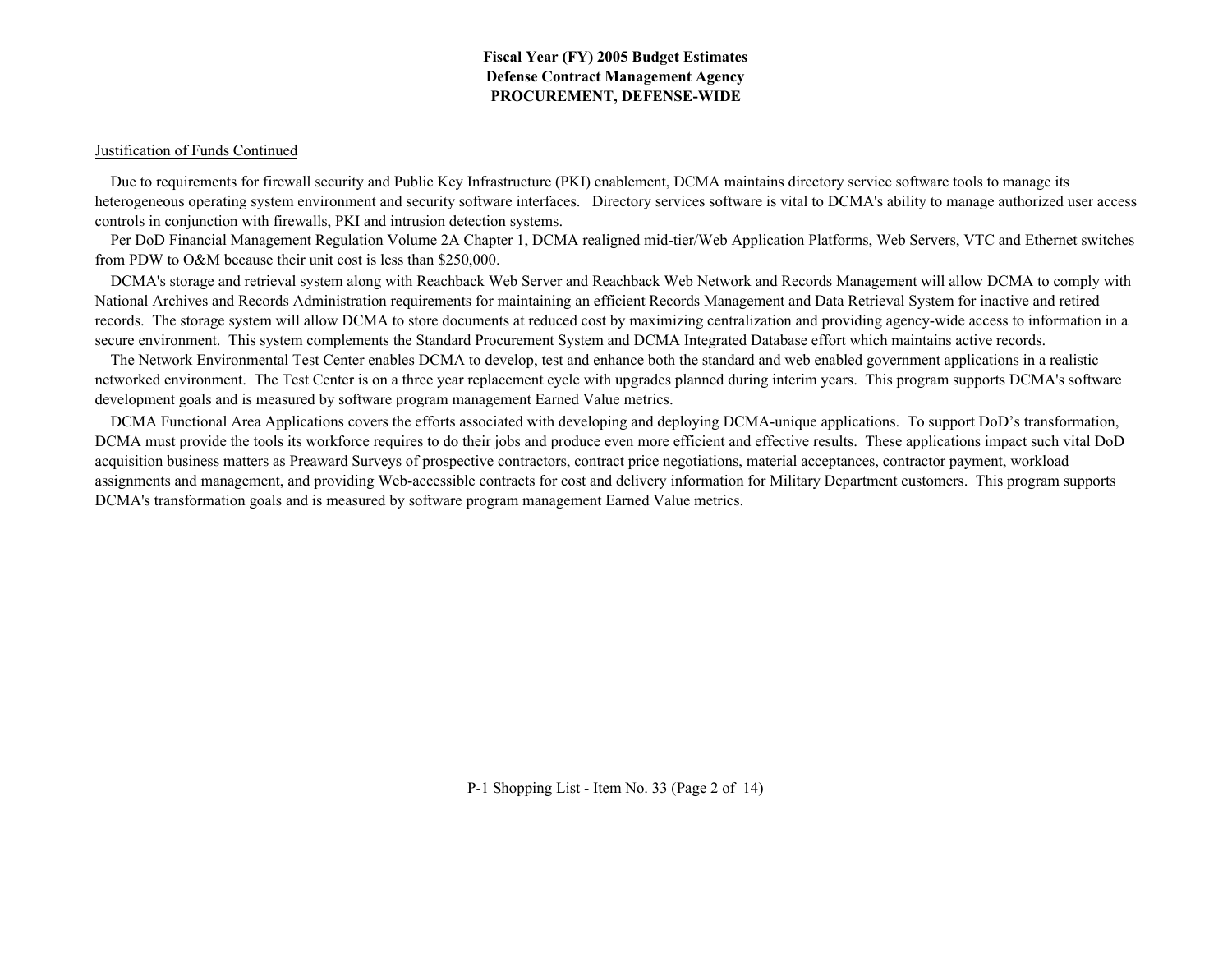The Standard Procurement System (SPS) is based on modification of a Commercial-Off-The-Shelf (COTS) item. The item is modified to support DoD requirements not met by the initial commercial product (i.e. requirements prompted by the Federal Acquisition Regulation (FAR) and the Defense Federal Acquisition Regulation Supplement (DFARS)). The SPS follows a spiral development approach, increasing the performance envelope of the existing system incrementally until the objective system is achieved. The SPS is predicated upon 299 requirements identified by an inter-service functional requirements team in 1995.

 SPS has been installed completely to five legacy system communities: Automation of Procurement and Accounting Data Entry (APADE) in the U.S. Navy, Base Contracting Automation System (BCAS) in the U.S. Marine Corps, Standard Army Automated Contracting System (SAACONS) in the U.S. Army, Federal Standard Automated Contracting System (SACONS) in the Other Defense Agencies, and Base Contracting Automation System (BCAS) in the U.S. Air Force. SPS is currently supporting over 22,800 users in the field and is the only standard business system in DoD.

 Programmed procurement funds are used for activities in direct support of the deployment of the SPS. More specifically, these funds are used for software licenses, installation/implementation support, database conversion, program integration support, and training. Hardware and communication equipment will be provided through the Components and the Defense Information Infrastructure (DII) technical infrastructure and, therefore, the hardware and telecommunications infrastructure costs are not direct SPS program execution costs under the SPS Program Manager's authority.

The SPS is fully aligned with the following President's Management Agenda (PMA) initiatives:

(1) Strategic Management of Human Capital - The SPS supports this initiative through its web-accessible Knowledge Base that shares information throughout the DoD's procurement community. In addition, the SPS contains an extensive on-line help feature that provides step-by-step guidance in using the software for both functional users and system administrators. It also contains an easily accessible Reference Library with links to a wide variety of procurement reference materials (regulations, manuals, policy documents) via web sites. Further, the system provides access to local procedures and policy guides which can be tailored for each location.

(2) Competitive Sourcing - The SPS supports this agenda by utilizing a commercial software application as the basis for its automated system. When the concept of the standard procurement system began, it was envisioned that the target system would utilize the "best of the breed" from Government-owned and operated migration systems. A model of Procurement was constructed in 1992 and was used to aid in the selection of migration systems. Later, the Procurement Corporate Information Management Council determined that a commercial industry product should be acquired and then modified to meet the Department of Defense needs.

P-1 Shopping List - Item No. 33 (Page 3 of 14)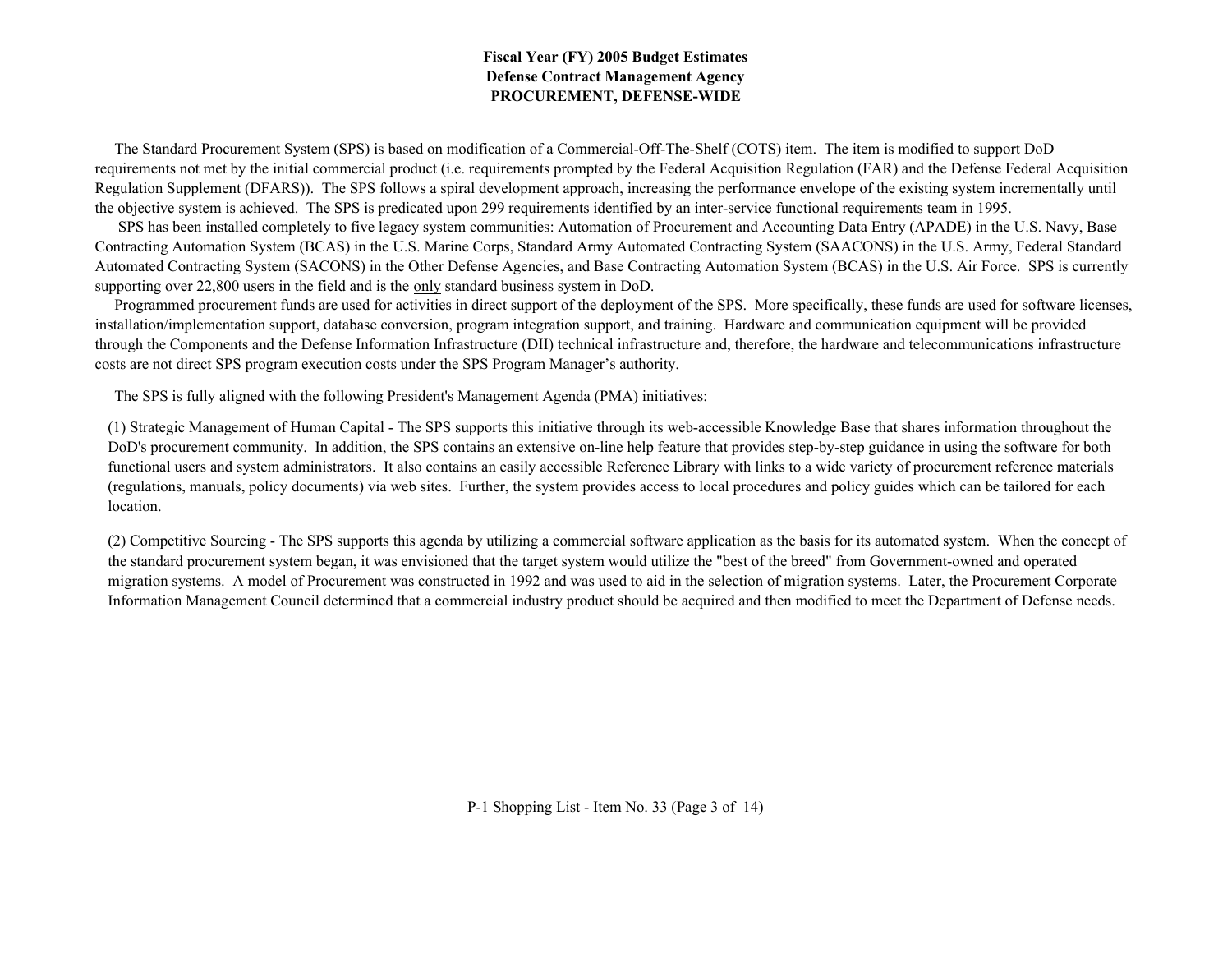(3) Improved Financial Performance - The SPS is listed as a critical feeder system in the DoD Financial Management Improvement Plan. As such, the SPS automates the capture of contractual obligations and, through interfaces with DoD financial systems, provides improved visibility for funds tracking and enables more rapid release of excess funds. The single data entry and shared standard data reduces the opportunity for error in matching disbursements with obligations. The re-engineered reporting processes for the Federal Procurement Data System enables acceleration of end-of-year reporting and provides greater visibility into DoD obligations, enabling more informed operational decisions.

(4) Expanded Electronic Government – The SPS supports this strategic goal by sharing information more quickly and conveniently between DoD contracting activities and financial systems. The benefits of this data sharing allow industry and citizens to process contracts and payments more rapidly and with reduced data entry errors. The SPS provides automated creation of contracts and grants and the electronic sharing of obligation data with DoD's financial systems. Invoices can be paid faster and excess funds are available to the Government more quickly. In addition, contract reconciliation requires fewer resources than prior manual processes. All of this helps cut Government operating costs and provides citizens and Congress with easier access to contracting information. Further, the next major software release being developed, version 4.2 Increment 3, will provide web-based access for all SPS users. SPS was awarded the 2003 Grace Hopper Government Technology Leadership Award for "Leadership in the innovative application of information technology that breaks down barriers between offices, agencies and departments, or between federal, state and local governments."

 Performance criteria and monitoring mechanisms are put in place for work performed by the contractor. The Deployment Orders (approximately 35% of the Procurement budget estimate) include a Government approved standard upgrade process and benchmark timeframes for upgrades based on hardware configurations. They also include penalties for exceeding the benchmark time.

 The Training Orders (approximately 30% of the Procurement budget estimate) include the following mechanisms for monitoring work performed by the contractor: Trainer Observation Reports, Student Course Evaluations, and Monthly Status Reports.

 The Program Integration Support Orders (approximately 35% of the Procurement budget estimate) are monitored by the Contracting Officer Representative to ensure all required tasks are accomplished and support the Program's mission and goals. Project Plans and Progress Reports are required monthly to ensure that contractors are meeting performance requirements.

P-1 Shopping List - Item No. 33 (Page 4 of 14)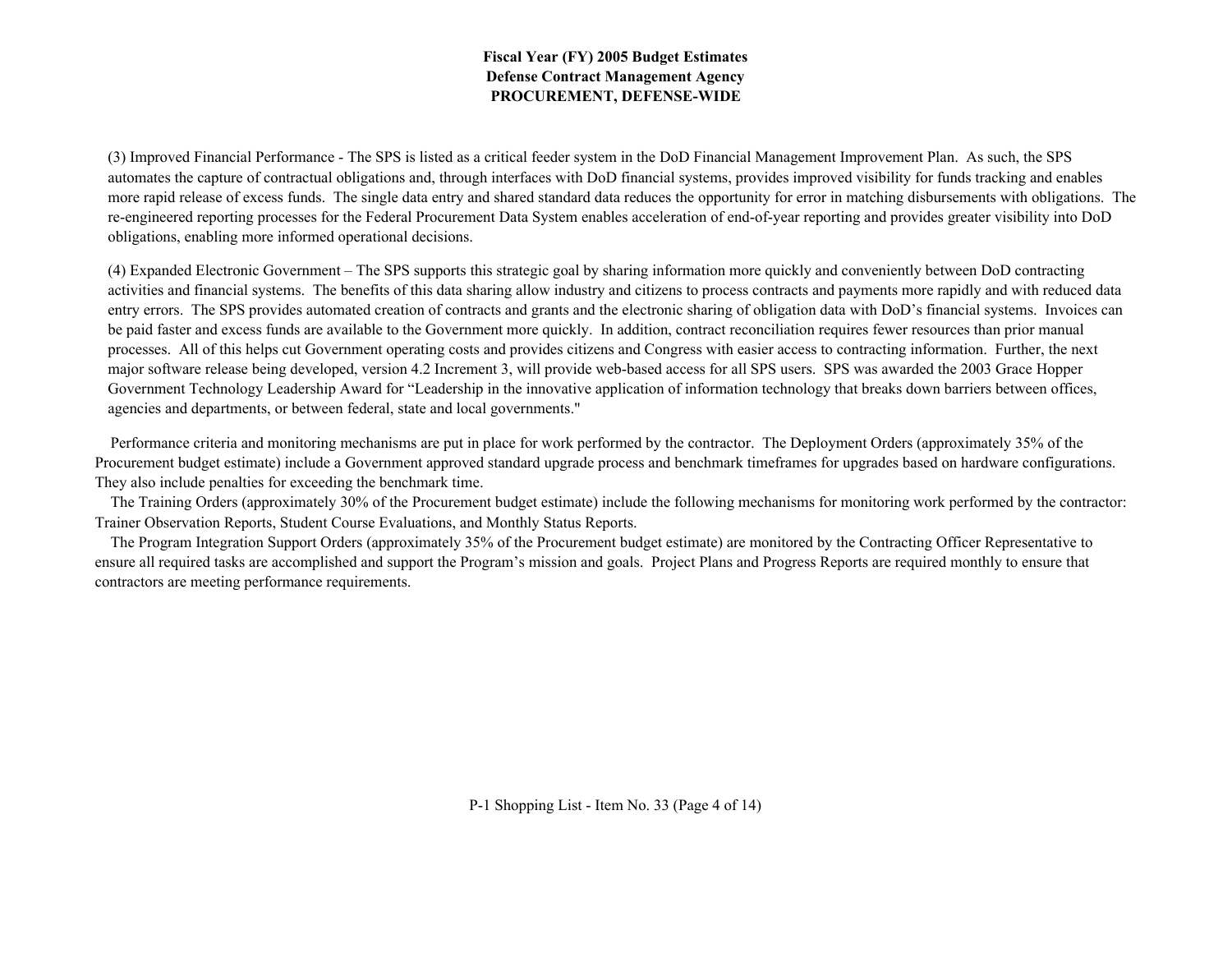#### **Exhibit P-1, Procurement Program**

## **Fiscal Year (FY) 2005 Budget Estimates Defense Contract Management Agency**

## **Appropriation:** Procurement, Defense-Wide **Date:** *Procurement*, Defense-Wide **Date: Procurement**, Defense-Wide

## **Budget Activity:** Fiscal Year (FY) 2005 Budget Estimates

|          |                                                       |       |                          |                          |                          | TOA, \$ in Millions |                          |                          |
|----------|-------------------------------------------------------|-------|--------------------------|--------------------------|--------------------------|---------------------|--------------------------|--------------------------|
| P-1 Line | Item                                                  | Ident |                          | FY 2003                  |                          | FY 2004             | FY 2005                  |                          |
| Item No  | Nomenclature                                          | Code  | Qty                      | Cost                     | Qty                      | Cost                | Qty                      | Cost                     |
| 33       | Passenger Carrying Vehicles                           |       | $\overline{4}$           | 0.179                    | 5                        | 0.180               | 5                        | 0.180                    |
| 33       | DCMA Functional Area Applications (FAA)               |       | $\overline{\phantom{0}}$ | $\overline{\phantom{a}}$ | 2                        | 1.400               | $\overline{\phantom{0}}$ | $\overline{\phantom{a}}$ |
| 33       | DCMA Communications & Computing Infrastructure (C&CI) |       | 344                      | 8.949                    | 18                       | 4.055               | 18                       | 5.120                    |
| 33       | DCMA Related Technical Activities (RTAs)              |       |                          | 0.665                    |                          | 0.418               | $\overline{\phantom{a}}$ |                          |
| 33       | Standard Procurement System (SPS)                     |       | $\overline{\phantom{a}}$ | 3.621                    | $\overline{\phantom{a}}$ | 3.781               | $\blacksquare$           | 13.645                   |
|          | Total DCMA                                            |       | 349                      | 13.414                   | 26                       | 9.834               | 23                       | 18.945                   |

P-1 Shopping List - Item No. 33 (Page 5 of 14)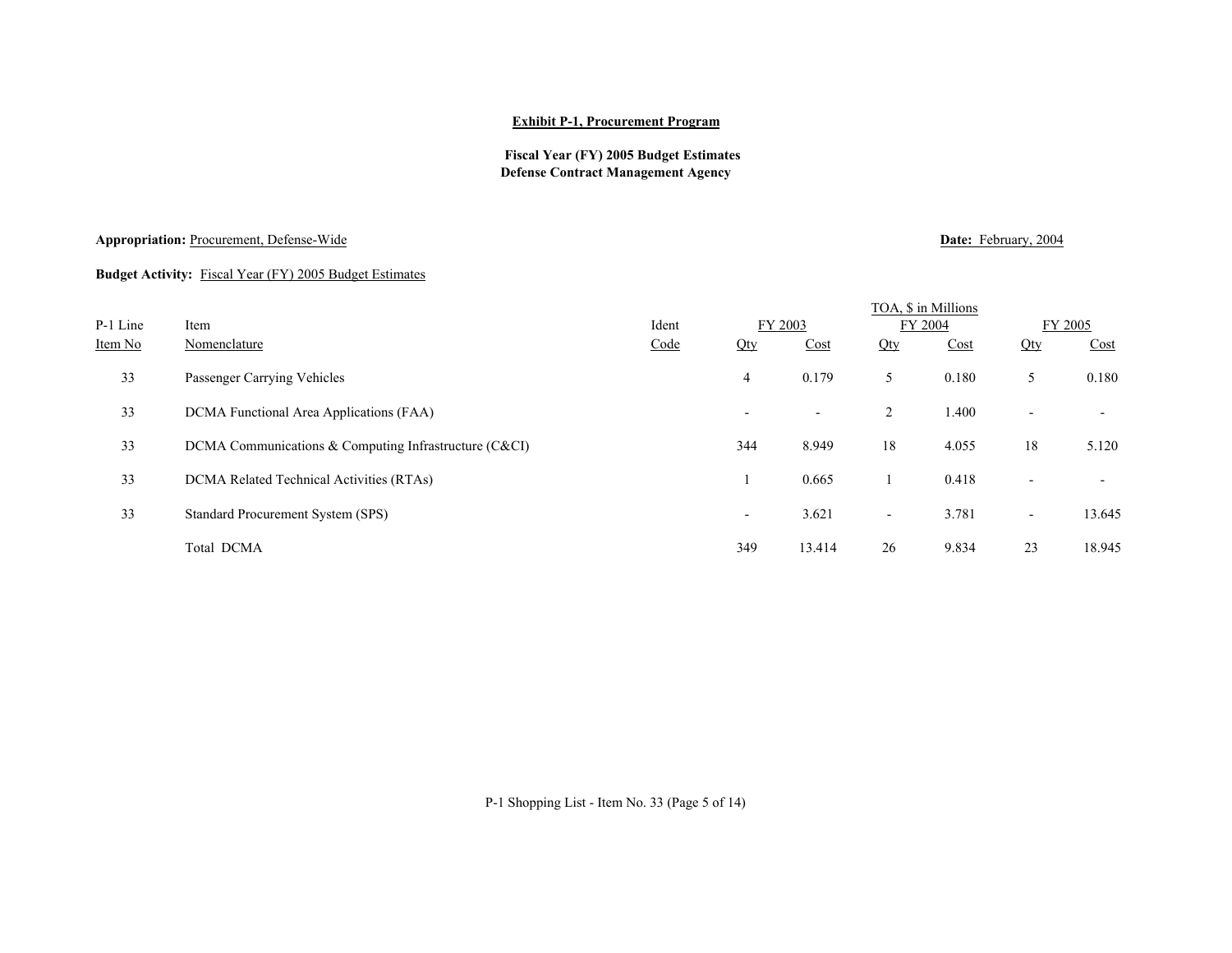| Exhibit P-40, Budget Item Justification                      |      |         |         |         | Date                           |         |         |         |  |  |  |
|--------------------------------------------------------------|------|---------|---------|---------|--------------------------------|---------|---------|---------|--|--|--|
|                                                              |      |         |         |         | February 2004                  |         |         |         |  |  |  |
| Appropriation (Treasury) Code/CC/BA/BSA/Item Control Number: |      |         |         |         | P-1 Line Item 33 Nomenclature  |         |         |         |  |  |  |
| Procurement Defense-Wide                                     |      |         |         |         | 01 Passenger Carrying Vehicles |         |         |         |  |  |  |
|                                                              | ID   |         |         |         |                                |         |         |         |  |  |  |
|                                                              | Code | FY 2003 | FY 2004 | FY 2005 | FY 2006                        | FY 2007 | FY 2008 | FY 2009 |  |  |  |
| Proc Qty                                                     |      |         |         |         |                                |         |         |         |  |  |  |
| <b>Total Proc Cost</b>                                       |      | 0.179   | 0.180   | 0.180   | 0.185                          | 0.188   | 0.193   | 0.198   |  |  |  |
| $D_{\text{reco}}$                                            |      |         |         |         |                                |         |         |         |  |  |  |

Description

 DCMA's requirement to procure replacement passenger carrying vehicles in FYs 2004 supports DCMA's overseas contract management mission. At present, DCMA maintains field offices in Europe, the Middle East, and the Pacific Rim.

 DCMA is actively working to convert its overseas fleet from owned passenger carrying vehicles to long-term commercial leases or leases with the General Services Administration (GSA). There have been delays in GSA in offering such in Europe. Therefore, DCMA continues to require passenger carrying vehicle procurement authority.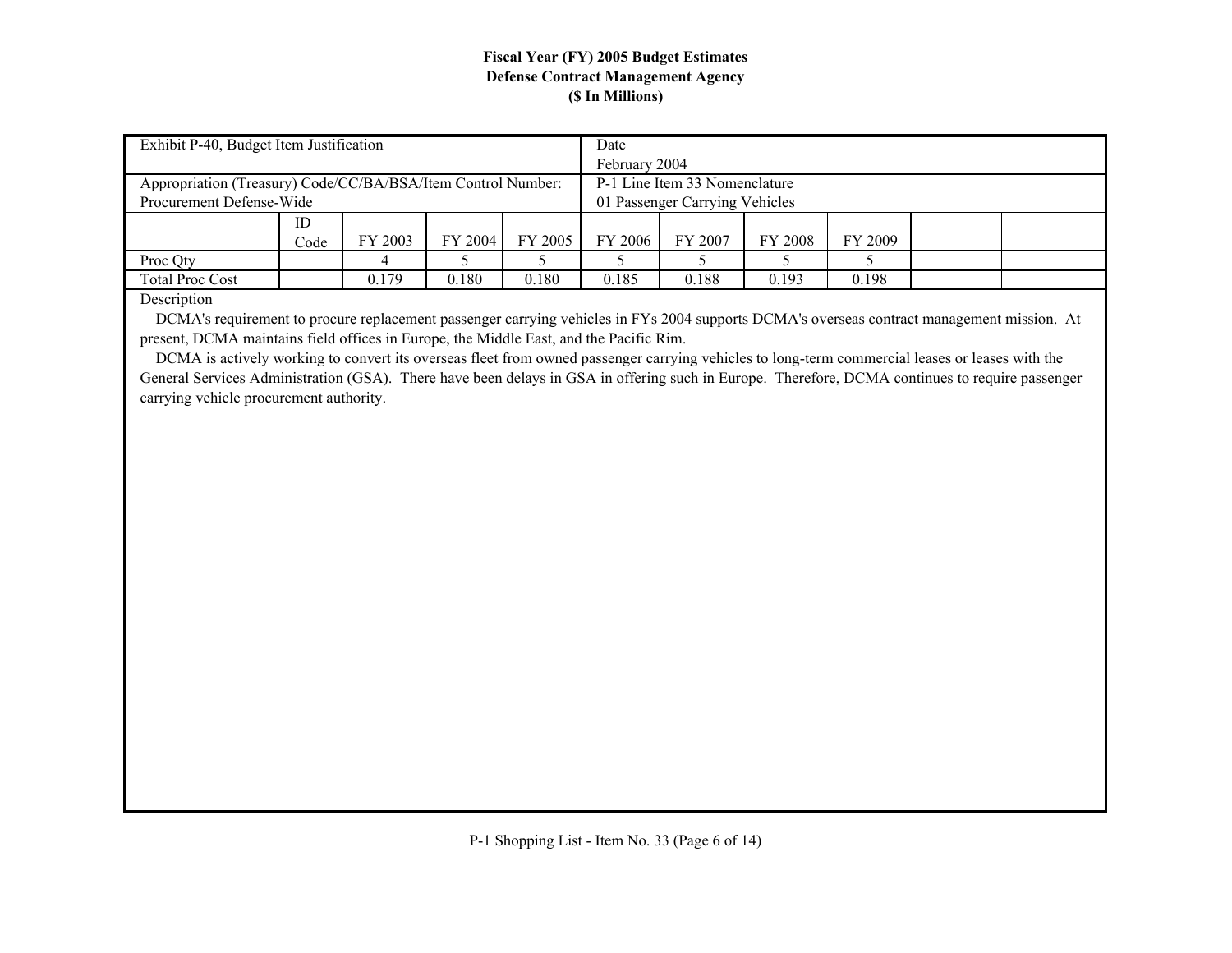| Exhibit P-40, Budget Item Justification                     |      |         |         |         | Date                                       |         |         |         |  |  |  |
|-------------------------------------------------------------|------|---------|---------|---------|--------------------------------------------|---------|---------|---------|--|--|--|
|                                                             |      |         |         |         | February 2004                              |         |         |         |  |  |  |
| Appropriation (Treasury) Code/CC/BA/BSA/Item Control Number |      |         |         |         | P-1 Line Item 33 Nomenclature              |         |         |         |  |  |  |
| Procurement Defense-Wide                                    |      |         |         |         | 02 DCMA Functional Area Applications (FAA) |         |         |         |  |  |  |
|                                                             | ID   |         |         |         |                                            |         |         |         |  |  |  |
|                                                             | Code | FY 2003 | FY 2004 | FY 2005 | FY 2006                                    | FY 2007 | FY 2008 | FY 2009 |  |  |  |
| Proc Qty                                                    |      |         |         |         |                                            |         |         |         |  |  |  |
| <b>Total Proc Cost</b>                                      |      | 0.000   | .400    | 0.000   | 0.000                                      | 0.000   | 0.000   | 0.000   |  |  |  |
| $\mathbf{r}$ $\mathbf{r}$ $\mathbf{r}$                      |      |         |         |         |                                            |         |         |         |  |  |  |

Description

Functional Area Applications (FAA) includes general activities under the Global Information Grid (GIG) and Information Technology/Defense Information Infrastructure (IT/DII) Reporting Structure. FAA incorporates the Mechanization of Contract Administration Services (MOCAS) "To Be" Transition which is the DCMA testing and deployment of the systems in the DoD "To Be" E-Business and Financial Modernization architectures. SPS, a component system in those architectures, deployment efforts include Contractor Support Deployment and Deployment Training Facilities.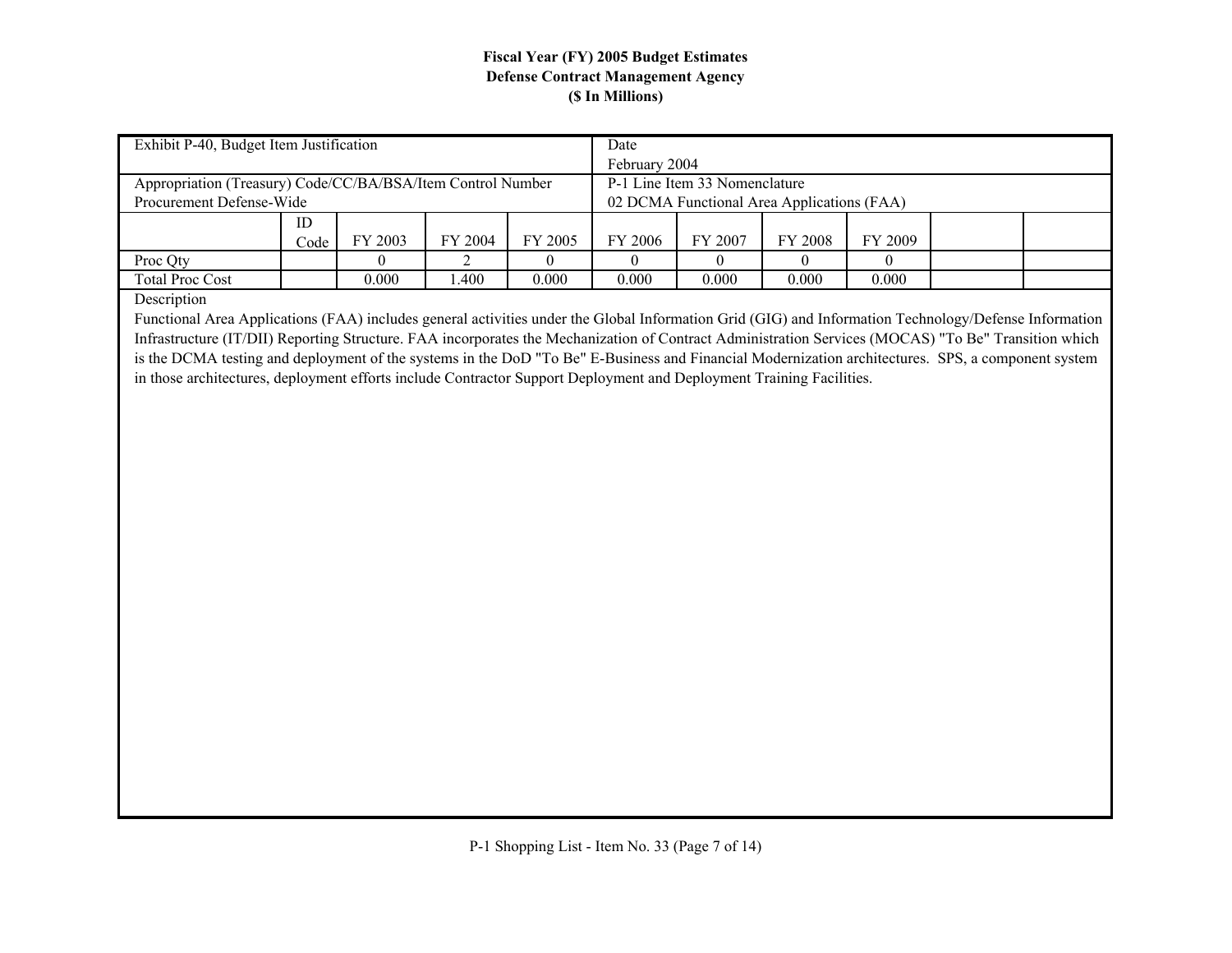| Exhibit P-40, Budget Item Justification                     |         |         |                                                          | Date                          |         |         |         |  |  |  |
|-------------------------------------------------------------|---------|---------|----------------------------------------------------------|-------------------------------|---------|---------|---------|--|--|--|
|                                                             |         |         |                                                          | February 2004                 |         |         |         |  |  |  |
| Appropriation (Treasury) Code/CC/BA/BSA/Item Control Number |         |         |                                                          | P-1 Line Item 33 Nomenclature |         |         |         |  |  |  |
| Procurement Defense-Wide                                    |         |         | 03 DCMA Communications & Computing Infrastructure (C&CI) |                               |         |         |         |  |  |  |
|                                                             |         |         |                                                          |                               |         |         |         |  |  |  |
| <b>ID</b> Code                                              | FY 2003 | FY 2004 | FY 2005                                                  | FY 2006                       | FY 2007 | FY 2008 | FY 2009 |  |  |  |
| Proc Qty                                                    | 344     | 8       | 18.                                                      | 18                            | 18      | 18      | 18      |  |  |  |
| <b>Total Proc Cost</b>                                      | 8.949   | 4.055   | 5.120                                                    | 3.086                         | 3.000   | 3.048   | .269    |  |  |  |

Description

 Records Management Infrastructure allows DCMA to comply with the Government Paperwork Elimination Act and National Archives and Records Administration requirements for maintaining an efficient Records Management and Data Retrieval System. DCMA's storage system allows the agency to store documents at reduced costs by storing "electrons" instead of paper, and provides agency-wide access to information in a secure environment.

 DCMA's Reachback Web Network and DCMA applications impact such vital DoD acquisition business matters as Preaward Surveys of prospective contractors, contract price negotiations, material acceptances, contractor payment, and workload assignments and management. The workforce receives comprehensive training on the applications in order to fully utilize the applications and achieve maximum productivity gains. In addition, timely, complete, and accurate data is made available at the lowest levels of DCMA to ensure that sound business decisions are made.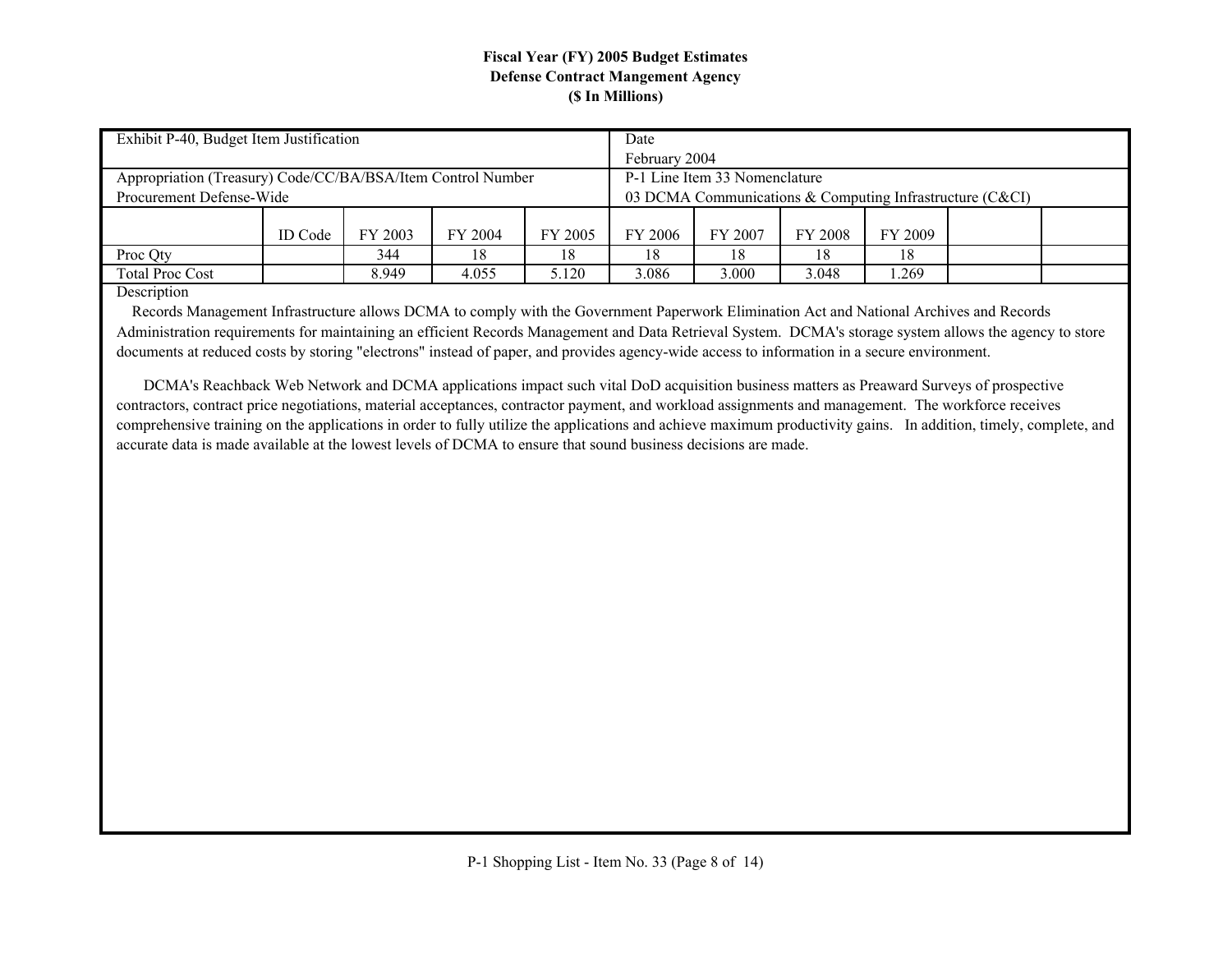| Exhibit P-5, Cost Analysis                                  |              |               |                | Date                                                     |                               |                |                          |  |  |  |
|-------------------------------------------------------------|--------------|---------------|----------------|----------------------------------------------------------|-------------------------------|----------------|--------------------------|--|--|--|
|                                                             |              |               |                |                                                          | February 2004                 |                |                          |  |  |  |
| Appropriation (Treasury) Code/CC/BA/BSA/Item Control Number |              |               | <b>ID</b> Code |                                                          | P-1 Line Item 33 Nomenclature |                |                          |  |  |  |
| Procurement Defense-Wide                                    |              |               |                | 03 DCMA Communications & Computing Infrastructure (C&CI) |                               |                |                          |  |  |  |
| WBS COST ELEMENTS (Tailor                                   | FY 2003 Unit | FY 2003 Total | FY 2004 Unit   |                                                          | FY 2004 Total                 | FY 2005 Unit   | FY 2005 Total Cost       |  |  |  |
| to System/Item Rqmts)                                       | Cost<br>Cost |               |                |                                                          | Cost                          | Cost           |                          |  |  |  |
| Web Servers                                                 | 0.162        | 2.270         | $\blacksquare$ |                                                          | $\blacksquare$                | $\overline{a}$ | $\overline{\phantom{a}}$ |  |  |  |
|                                                             |              |               |                |                                                          |                               |                |                          |  |  |  |
| DMS Tier 2                                                  | 0.155        | 0.310         | $\overline{a}$ |                                                          | $\sim$                        | $\sim$         | $\overline{\phantom{a}}$ |  |  |  |
|                                                             |              |               |                |                                                          |                               |                |                          |  |  |  |
| Routers                                                     | 0.013        | 4.027         |                |                                                          |                               |                |                          |  |  |  |
|                                                             |              |               |                |                                                          |                               |                |                          |  |  |  |
| Reachback Web Network &                                     |              |               |                |                                                          |                               |                |                          |  |  |  |
| Records Management                                          |              |               |                |                                                          |                               |                |                          |  |  |  |
| Infrastructure                                              | 0.101        | 2.342         | 0.101          |                                                          | 4.055                         | 0.101          | 5.120                    |  |  |  |
|                                                             |              |               |                |                                                          |                               |                |                          |  |  |  |
|                                                             |              |               |                |                                                          |                               |                |                          |  |  |  |
| Gross-P-1 End Item Cost                                     |              | 8.949         |                |                                                          | 4.055                         |                | 5.120                    |  |  |  |
| Less PY Adv Proc (by PY FY)                                 |              |               |                |                                                          |                               |                |                          |  |  |  |
| Net P-1 Full Funding Cost                                   |              | 8.949         |                |                                                          | 4.055                         |                | 5.120                    |  |  |  |
| Plus CY Non-P-1 Costs                                       |              |               |                |                                                          |                               |                |                          |  |  |  |
| Other Non-P-1 Costs                                         |              |               |                |                                                          |                               |                |                          |  |  |  |
| Initial Spares                                              |              |               |                |                                                          |                               |                |                          |  |  |  |
| Total                                                       |              | 8.949         |                |                                                          | 4.055                         |                | 5.120                    |  |  |  |

P-1 Shopping List - Item No. 33 (Page 9 of 14)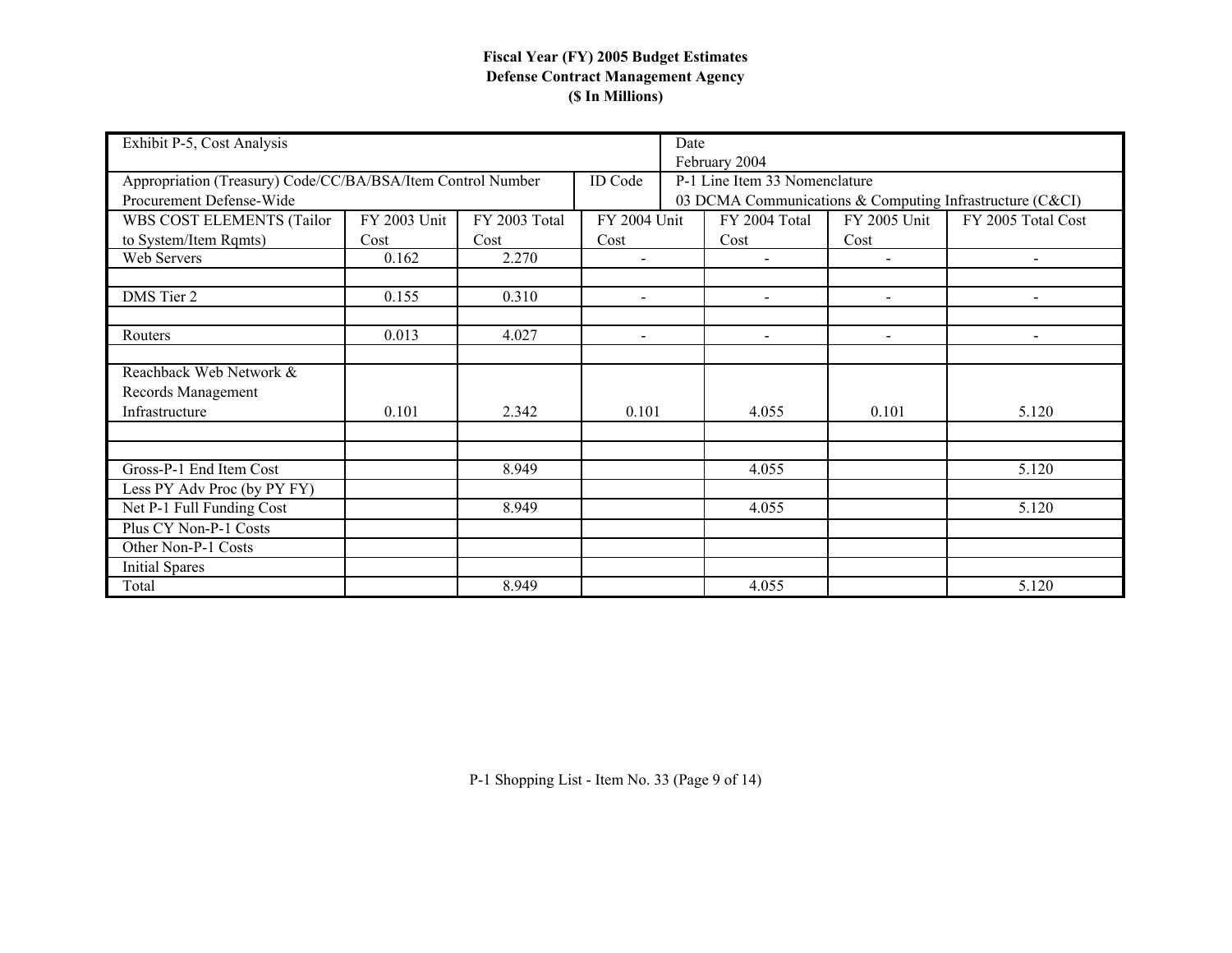| Exhibit P-5a, Procurement History and Planning                                           |                |           |                    | DATE:<br>February 2004   |                                |                                                                                           |                   |                           |                                |                                |  |  |
|------------------------------------------------------------------------------------------|----------------|-----------|--------------------|--------------------------|--------------------------------|-------------------------------------------------------------------------------------------|-------------------|---------------------------|--------------------------------|--------------------------------|--|--|
| Appropriation (Treasury) Code/CC/BA/BSA/Item Control Number<br>Procurement, Defense-Wide |                |           |                    |                          |                                | P-1 Line Item 33 Nomenclature<br>03 DCMA Communications & Computing Infrastructure (C&CI) |                   |                           |                                |                                |  |  |
| <b>WBS COST ELEMENTS</b><br>(Tailor to System/Item Rqmts)                                | Qty            | Unit Cost | Location of<br>PCO | <b>RFP</b> Issue<br>Date | Contract<br>Method<br>and Type | Contractor and Location                                                                   | <b>Award Date</b> | Date of First<br>Delivery | Tech Data<br>Available<br>Now? | Date<br>Revisions<br>Available |  |  |
| FY 2003                                                                                  |                |           |                    |                          |                                |                                                                                           |                   |                           |                                |                                |  |  |
| Routers                                                                                  | 325            | 0.013     | <b>DCMA</b>        |                          | C/IDIO                         | GTSI Corp; Chantilly, VA                                                                  | $Jan-03$          | <b>TBD</b>                | Yes                            | N/A                            |  |  |
| Reachback Web Network &<br>Records Management                                            |                |           |                    |                          |                                | TLA Associates; Alexandria,                                                               |                   |                           |                                |                                |  |  |
| Infrastructure                                                                           | 18             | 0.101     | Various            |                          | C/IDIO                         | VA                                                                                        | $Nov-03$          | $Dec-03$                  | Yes                            | N/A                            |  |  |
| <b>Web Servers</b>                                                                       | 14             | 0.162     | <b>DCMA</b>        |                          | C/IDIO                         | GTSI Corp; Chantilly, VA                                                                  | $Dec-03$          | Feb-04                    | Yes                            | N/A                            |  |  |
| DMS Tier 2                                                                               | $\overline{2}$ | 0.155     | <b>DCMA</b>        |                          | C/IDIO                         | <b>DISA</b>                                                                               | N/A               | N/A                       | Yes                            | N/A                            |  |  |
| Software Development                                                                     |                | 0.370     | Various            |                          | C/IDIO                         | <b>TBD</b>                                                                                | $Jan-03$          | <b>TBD</b>                | Yes                            | N/A                            |  |  |
| <b>Local Communications</b>                                                              |                | 0.450     | <b>DCMA</b>        |                          | C/IDIO                         | <b>TBD</b>                                                                                | <b>TBD</b>        | <b>TBD</b>                | Yes                            | N/A                            |  |  |
|                                                                                          |                |           |                    |                          |                                |                                                                                           |                   |                           |                                |                                |  |  |
| <b>FY 2004</b>                                                                           |                |           |                    |                          |                                |                                                                                           |                   |                           |                                |                                |  |  |
| Reachback Web Network &                                                                  |                |           |                    |                          |                                |                                                                                           |                   |                           |                                |                                |  |  |
| Records Management                                                                       |                |           |                    |                          |                                |                                                                                           |                   |                           |                                |                                |  |  |
| Infrastructure                                                                           | 18             | 0.101     | Various            |                          | C/IDIO                         | <b>TBD</b>                                                                                | <b>TBD</b>        | <b>TBD</b>                | Yes                            | N/A                            |  |  |
| FY 2005                                                                                  |                |           |                    |                          |                                |                                                                                           |                   |                           |                                |                                |  |  |
| Reachback Web Network &                                                                  |                |           |                    |                          |                                |                                                                                           |                   |                           |                                |                                |  |  |
| Records Management                                                                       |                |           |                    |                          |                                |                                                                                           |                   |                           |                                |                                |  |  |
| Infrastructure                                                                           | 18             | 0.101     | Various            |                          | C/IDIO                         | <b>TBD</b>                                                                                | <b>TBD</b>        | <b>TBD</b>                | Yes                            | N/A                            |  |  |
|                                                                                          |                |           |                    |                          |                                |                                                                                           |                   |                           |                                |                                |  |  |
|                                                                                          |                |           |                    |                          |                                |                                                                                           |                   |                           |                                |                                |  |  |
|                                                                                          |                |           |                    |                          |                                |                                                                                           |                   |                           |                                |                                |  |  |
|                                                                                          |                |           |                    |                          |                                |                                                                                           |                   |                           |                                |                                |  |  |
|                                                                                          |                |           |                    |                          |                                |                                                                                           |                   |                           |                                |                                |  |  |
|                                                                                          |                |           |                    |                          |                                |                                                                                           |                   |                           |                                |                                |  |  |

P-1 Shopping List - Item No. 33 (Page 10 of 14)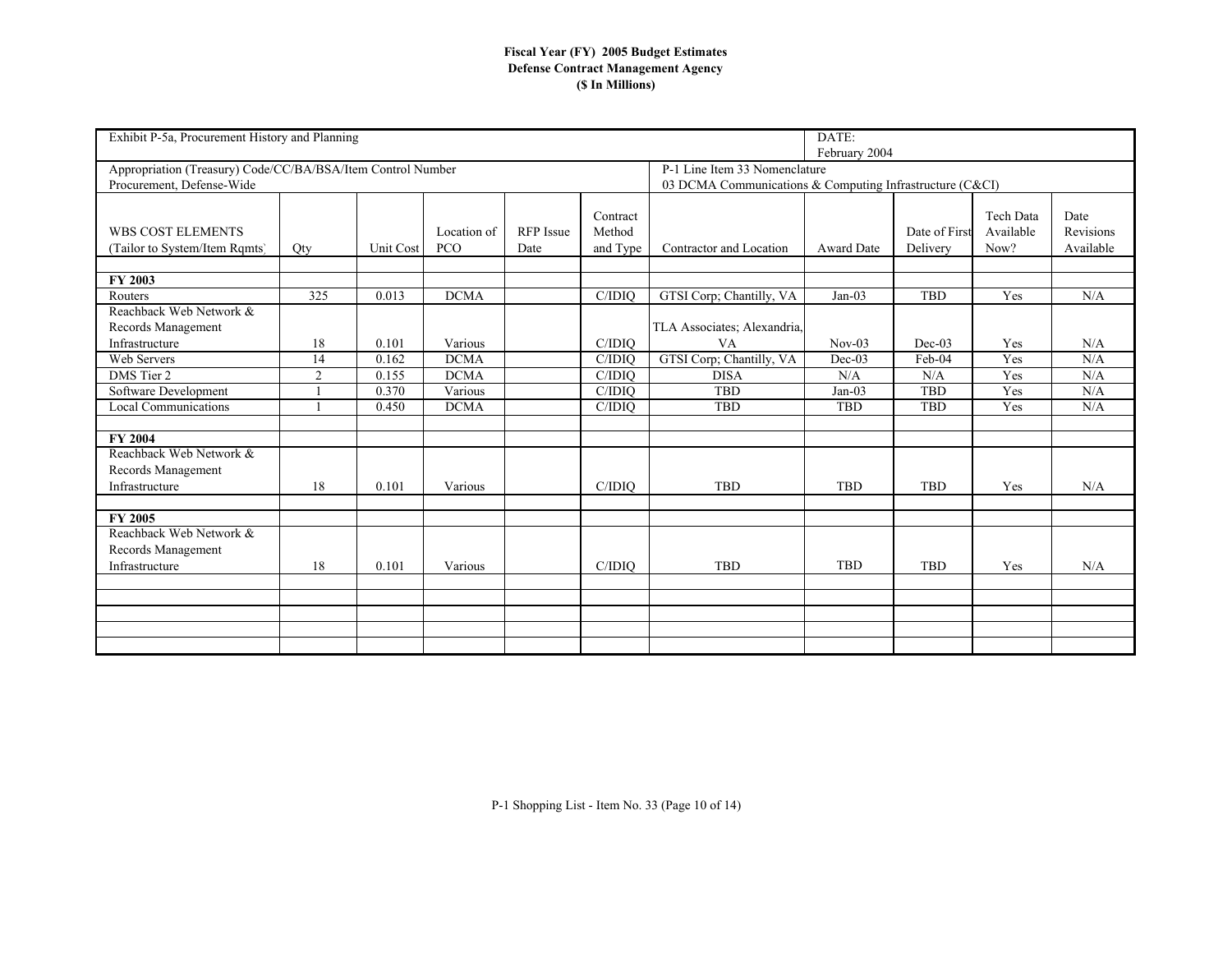| Exhibit P-40, Budget Item Justification                                                                                                                          |                           |         |         |                | Date                                        |                               |              |                |                |       |  |  |  |
|------------------------------------------------------------------------------------------------------------------------------------------------------------------|---------------------------|---------|---------|----------------|---------------------------------------------|-------------------------------|--------------|----------------|----------------|-------|--|--|--|
|                                                                                                                                                                  |                           |         |         |                | February 2004                               |                               |              |                |                |       |  |  |  |
| Appropriation (Treasury) Code/CC/BA/BSA/Item Control Number                                                                                                      |                           |         |         |                |                                             | P-1 Line Item 33 Nomenclature |              |                |                |       |  |  |  |
| Procurement Defense-Wide                                                                                                                                         |                           |         |         |                | 04 DCMA Related Technical Activities (RTAs) |                               |              |                |                |       |  |  |  |
|                                                                                                                                                                  | $\mathop{\rm ID}$<br>Code | FY 2003 | FY 2004 | FY 2005        | FY 2006                                     | FY 2007                       | FY 2008      | FY 2009        | To<br>Complete | Total |  |  |  |
| Proc Qty                                                                                                                                                         |                           |         |         | $\overline{0}$ | $\overline{0}$                              | $\overline{0}$                | $\mathbf{0}$ | $\overline{0}$ |                |       |  |  |  |
| <b>Total Proc Cost</b>                                                                                                                                           |                           | 0.665   | 0.418   | 0.000          | 0.000                                       | 0.000                         | 0.000        | 0.000          |                |       |  |  |  |
| Description                                                                                                                                                      |                           |         |         |                |                                             |                               |              |                |                |       |  |  |  |
| Related Technical Activities includes Technical Activities under the Global Information Grid (GIG) and Information Technology/Defense Information Infrastructure |                           |         |         |                |                                             |                               |              |                |                |       |  |  |  |
| (IT/DII) Reporting Structure. DCMA will deploy the Defense Travel System (DTS) in FY 2004.                                                                       |                           |         |         |                |                                             |                               |              |                |                |       |  |  |  |
|                                                                                                                                                                  |                           |         |         |                |                                             |                               |              |                |                |       |  |  |  |
|                                                                                                                                                                  |                           |         |         |                |                                             |                               |              |                |                |       |  |  |  |
|                                                                                                                                                                  |                           |         |         |                |                                             |                               |              |                |                |       |  |  |  |
|                                                                                                                                                                  |                           |         |         |                |                                             |                               |              |                |                |       |  |  |  |
|                                                                                                                                                                  |                           |         |         |                |                                             |                               |              |                |                |       |  |  |  |
|                                                                                                                                                                  |                           |         |         |                |                                             |                               |              |                |                |       |  |  |  |
|                                                                                                                                                                  |                           |         |         |                |                                             |                               |              |                |                |       |  |  |  |
|                                                                                                                                                                  |                           |         |         |                |                                             |                               |              |                |                |       |  |  |  |
|                                                                                                                                                                  |                           |         |         |                |                                             |                               |              |                |                |       |  |  |  |
|                                                                                                                                                                  |                           |         |         |                |                                             |                               |              |                |                |       |  |  |  |
|                                                                                                                                                                  |                           |         |         |                |                                             |                               |              |                |                |       |  |  |  |
|                                                                                                                                                                  |                           |         |         |                |                                             |                               |              |                |                |       |  |  |  |
|                                                                                                                                                                  |                           |         |         |                |                                             |                               |              |                |                |       |  |  |  |
|                                                                                                                                                                  |                           |         |         |                |                                             |                               |              |                |                |       |  |  |  |
|                                                                                                                                                                  |                           |         |         |                |                                             |                               |              |                |                |       |  |  |  |
|                                                                                                                                                                  |                           |         |         |                |                                             |                               |              |                |                |       |  |  |  |
|                                                                                                                                                                  |                           |         |         |                |                                             |                               |              |                |                |       |  |  |  |
|                                                                                                                                                                  |                           |         |         |                |                                             |                               |              |                |                |       |  |  |  |
|                                                                                                                                                                  |                           |         |         |                |                                             |                               |              |                |                |       |  |  |  |
|                                                                                                                                                                  |                           |         |         |                |                                             |                               |              |                |                |       |  |  |  |
|                                                                                                                                                                  |                           |         |         |                |                                             |                               |              |                |                |       |  |  |  |
|                                                                                                                                                                  |                           |         |         |                |                                             |                               |              |                |                |       |  |  |  |
|                                                                                                                                                                  |                           |         |         |                |                                             |                               |              |                |                |       |  |  |  |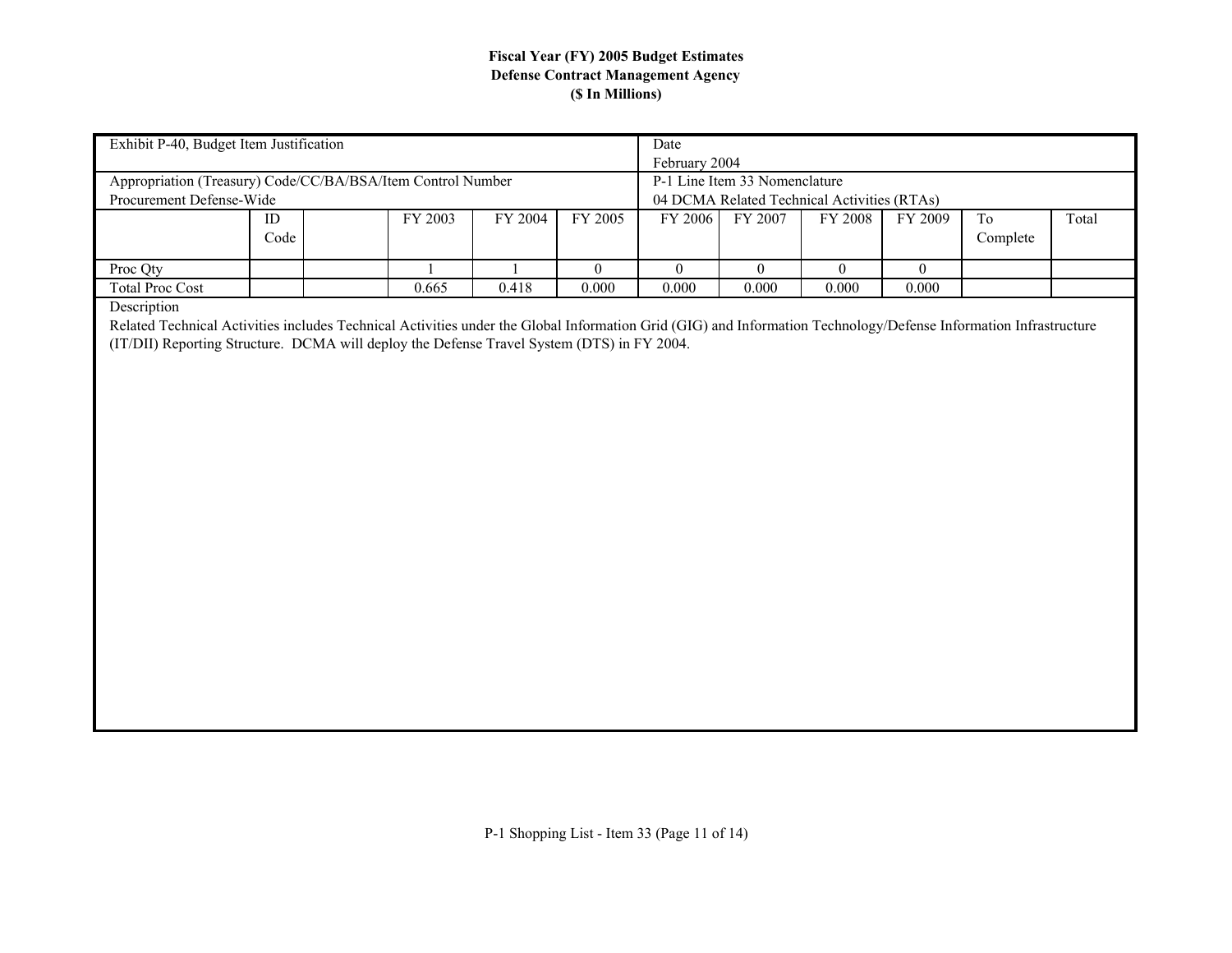| Exhibit P-40, Budget Item Justification                      |         |              |         |                                      |         |         | Date          |         |         |             |       |  |  |
|--------------------------------------------------------------|---------|--------------|---------|--------------------------------------|---------|---------|---------------|---------|---------|-------------|-------|--|--|
|                                                              |         |              |         |                                      |         |         | February 2004 |         |         |             |       |  |  |
| Appropriation (Treasury) Code/CC/BA/BSA/Item Control Number: |         |              |         | P-1 Line Item 33 Nomenclature        |         |         |               |         |         |             |       |  |  |
| Procurement Defense-Wide                                     |         |              |         | 05 Standard Procurement System (SPS) |         |         |               |         |         |             |       |  |  |
|                                                              |         |              |         |                                      |         |         |               |         |         |             |       |  |  |
|                                                              | ID Code | $FY$ 95 - 02 | FY 2003 | FY 2004                              | FY 2005 | FY 2006 | FY 2007       | FY 2008 | FY 2009 | To Complete | Total |  |  |
| Proc Qty                                                     |         | N/A          | N/A     | N/A                                  | N/A     | N/A     | N/A           |         |         |             |       |  |  |
| <b>Total Proc Cost</b>                                       |         | 43.313       | 3.621   | 8.594                                | 9.455   | 3.284   | 3.430         | Cont.   | Cont.   |             |       |  |  |

#### **Background:**

Within the Procurement/Contract Management area, DCMA is responsible for the Department of Defense Standard Procurement System (SPS). DoD initiated the SPS in 1994 to enhance readiness and support to warfighters through standardization and optimization of procurement systems and activities. SPS is currently supporting over 22,800 users in the field and is the only standard business system in DoD.

#### **Procurement Specific Costs:**

 The SPS is based on modification of a Commercial-Off-The-Shelf (COTS) item. The item is modified to support DoD requirements not met by the initial commercial product (i.e. requirements prompted by the Federal Acquisition Regulation (FAR) and the Defense Federal Acquisition Regulation Supplement (DFARS)). The SPS follows a spiral development approach, increasing the performance envelope of the existing system incrementally until the objective system is achieved. The SPS is predicated upon 299 functional requirements identified by an interservice functional requirements team in 1995.

Programmed procurement funds are used for activities in direct support of the deployment of the SPS. More specifically, these funds are used for software licenses,

installation/implementation support, database conversion, program integration support, and training. Hardware and communication equipment will be provided through the Components and the Defense Information Infrastructure (DII) technical infrastructure and, therefore, the hardware and telecommunications infrastructure costs are not direct SPS program execution costs under the SPS Program Manager's authority.

#### **Performance Criteria and Evaluation:**

 Performance criteria and monitoring mechanisms are put in place for work performed by the contractor. The Deployment Orders (approximately 35% of the Procurement budget estimate) include a Government approved standard upgrade process and benchmark timeframes for upgrades based on hardware configurations. They also include penalties for exceeding the benchmark ime.

 The Training Orders (approximately 30% of the Procurement budget estimate) include the following mechanisms for monitoring work performed by the contractor: Trainer Observation Reports, Student Course Evaluations, and Monthly Status Reports.

**Program Accomplishments/Plans:** The Program Integration Support Orders (approximately 35% of the Procurement budget estimate) are monitored by the Contracting Officer Representative to ensure all required tasks are accomplished and support the Program's mission and goals. Project Plans and Progress Reports are required monthly to ensure that contractors are meeting performance requirements.

SPS has been installed completely to five legacy system communities: Automation of Procurement and Accounting Data Entry (APADE) in the U.S. Navy, Base Contracting Automation System (BCAS) in the U.S. Marine Corps, Standard Army Automated Contracting System (SAACONS) in the U.S. Army, Federal Standard Automated Contracting System (SACONS) in the Other Defense Agencies, and Base Contracting Automation System (BCAS) in the U.S. Air Force. During fiscal year 2003, operational procurement professionals relied on SPS to complete more than 600 thousand contract actions totaling over 41 billion dollars.

 Under new program management, the Government officially accepted SPS version 4.2 increment 1 on 20 June 2002 and promptly began deployments on 24 June 2002. This version was delivered to the Government on schedule and within cost. As of 1 December 2003, Version 4.2 Increment 1 was deployed to 10,047 users and will be deployed to an additional 4,820 Air Force users.

 The Version 4.2 Increment 2 Procurement Desktop Defense (PD2) software application will be integrated with an Enterprise Adapter and Integrity Tool. Testing for PD2 Version 4.2 Increment 2 Service Release 1 (SR01) was completed, and the software was conditionally accepted. Acceptance issues found in Version 4.2 Increment 2 will be delivered with Version 4.2 Increment 2 SR02. Government testing on Version 1.9.1 of the Adapter was completed, and the interim product was conditionally accepted. Acceptance issues for Version 1.9.1 of the Adapter will be corrected in Version 1.9.2. Version 4.2 Increment 2 was deployed to 1,741 users and will be deployed to an additional 27,446 users.

 Version 4.2 Increment 3 will increase system performance, enhance functional capabilities, maximize modular solution sets, and expand integration among the logistics, procurement, and financial communities of the DoD using web-based technology. Version 4.2 Increment 3 successfully completed the Business Management Modernization Program (BMMP) approval process in October 2003 and was placed under contract.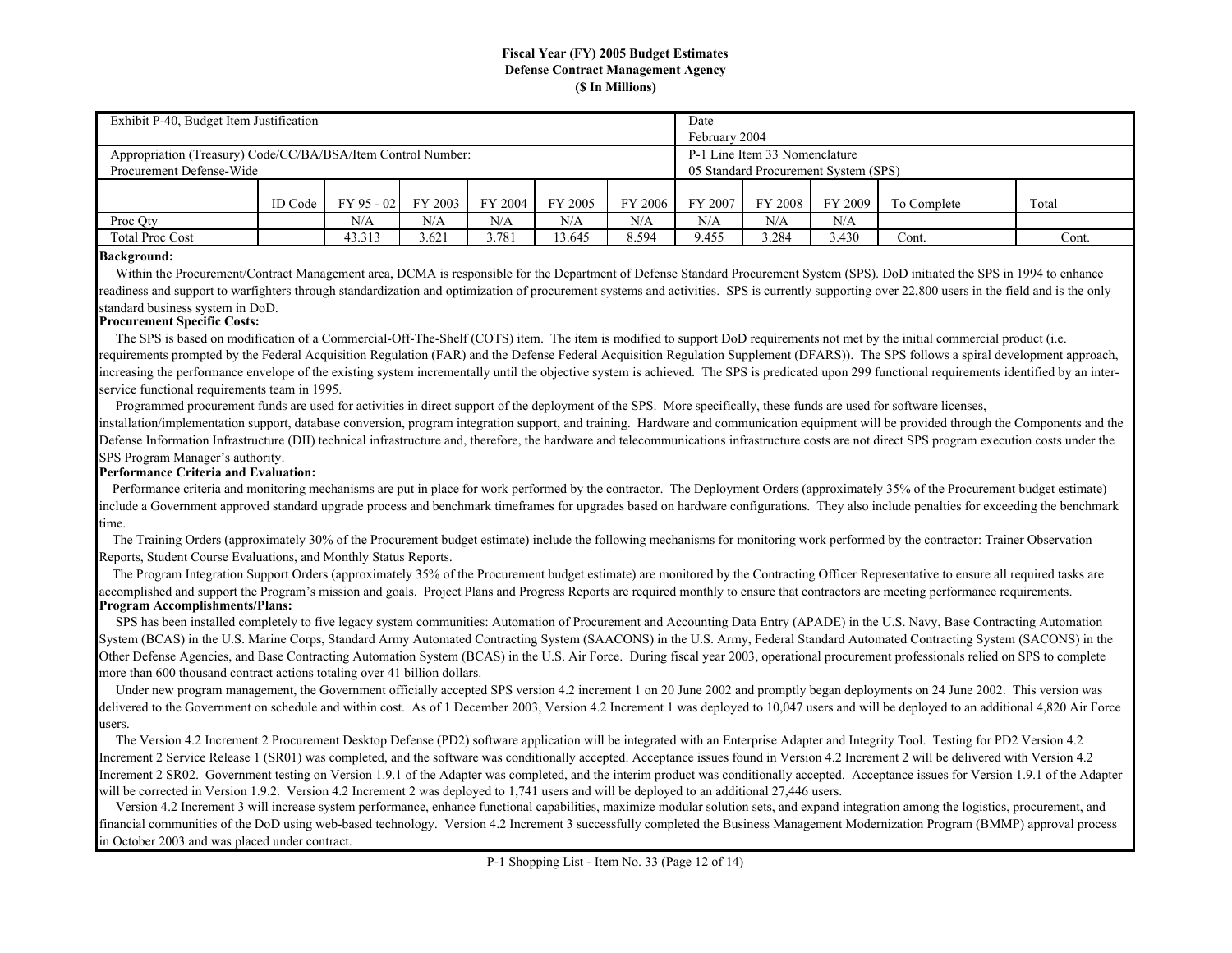| Exhibit P-5, Cost Analysis                                                               |                | Date  | February 2004                                                         |       |                   |           |                   |
|------------------------------------------------------------------------------------------|----------------|-------|-----------------------------------------------------------------------|-------|-------------------|-----------|-------------------|
| Appropriation (Treasury) Code/CC/BA/BSA/Item Control Number:<br>Procurement Defense-Wide | <b>ID</b> Code |       | P-1 Line Item 33 Nomenclature<br>05 Standard Procurement System (SPS) |       |                   |           |                   |
|                                                                                          |                |       |                                                                       |       |                   |           |                   |
| WBS COST ELEMENTS (Tailor to                                                             |                |       | FY 2003 Unit FY 2003 Total FY 2004 Unit FY 2004                       |       |                   | FY 2005   | FY 2005           |
| System/Item Rqmts)                                                                       |                | Cost  | Cost                                                                  | Cost  | <b>Total Cost</b> | Unit Cost | <b>Total Cost</b> |
| Installation/Licenses/Database Conversion                                                |                | 1.068 | 1.068                                                                 | 1.048 | 1.048             | 6.674     | 6.674             |
|                                                                                          |                |       |                                                                       |       |                   |           |                   |
| Program Integration Support                                                              |                | 1.589 | 1.589                                                                 | 1.657 | 1.657             | 3.743     | 3.743             |
| Training                                                                                 |                | 0.964 | 0.964                                                                 | 1.076 | 1.076             | 3.228     | 3.228             |
|                                                                                          |                |       |                                                                       |       |                   |           |                   |
|                                                                                          |                |       |                                                                       |       |                   |           |                   |
|                                                                                          |                |       |                                                                       |       |                   |           |                   |
|                                                                                          |                |       |                                                                       |       |                   |           |                   |
|                                                                                          |                |       |                                                                       |       |                   |           |                   |
|                                                                                          |                |       |                                                                       |       |                   |           |                   |
|                                                                                          |                |       |                                                                       |       |                   |           |                   |
|                                                                                          |                |       |                                                                       |       |                   |           |                   |
|                                                                                          |                |       |                                                                       |       |                   |           |                   |
|                                                                                          |                |       |                                                                       |       |                   |           |                   |
| Gross-P-1 End Item Cost                                                                  |                |       |                                                                       |       |                   |           |                   |
| Less PY Adv Proc (by PY FY)                                                              |                |       | 3.621                                                                 |       | 3.781             |           | 13.645            |
| Net P-1 Full Funding Cost                                                                |                |       | 3.621                                                                 |       | 3.781             |           | 13.645            |
| Plus CY Non-P-1 Costs                                                                    |                |       |                                                                       |       |                   |           |                   |
| Other Non-P-1 Costs                                                                      |                |       |                                                                       |       |                   |           |                   |
| <b>Initial Spares</b>                                                                    |                |       |                                                                       |       |                   |           |                   |
| Total                                                                                    |                |       | 3.621                                                                 |       | 3.781             |           | 13.645            |

P-1 Shopping List - Item No. 33 (Page 13 of 14)